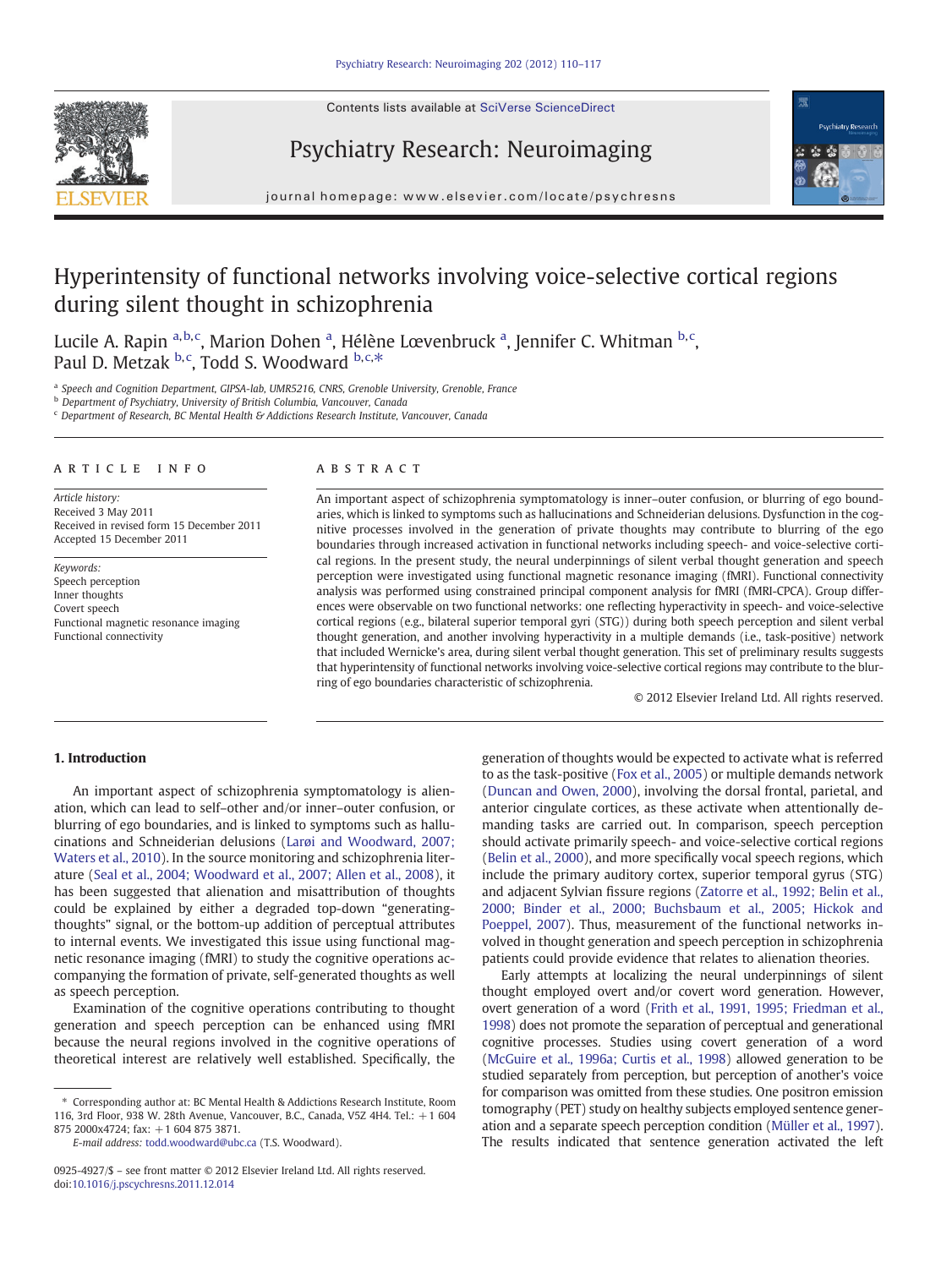dorsolateral prefrontal cortex (DLPFC; Brodmann area (BA) 46), whereas sentence perception activated the bilateral superior temporal regions (BA 22), suggesting a separation of top-down effortful processing and bottom-up speech perception. However, only overt speech was used in the sentence generation condition in this study as well, thereby introducing a perceptual component to the generation condition.

In the current study, a new fMRI paradigm with two conditions was developed in order to separate silent verbal thought generation from speech perception. In the silent verbal thought generation condition, participants were required to generate a definition of a common word when presented with an illustration of the object that the word represents. In the speech perception condition, participants were required to listen to a definition of a common word when presented with an illustration of the object that the word represents. We used an analysis method that allowed us to study networks of coordinated brain activity as opposed to activation in individual regions: constrained principal component analysis (CPCA) for fMRI (fMRI-CPCA; [www.nitrc.org/projects/fmricpca\)](http://www.nitrc.org/projects/fmricpca) with a finite impulse response (FIR) model [\(Metzak et al., 2011a, 2011b\)](#page-7-0). This method of analysis allows not only the visualization of how functional networks respond to verbal thought generation and speech perception, but also visualization of how activation and deactivation in these connected networks differ between healthy controls and schizophrenia patients for these specific tasks. As with univariate methods, deactivation refers to network regions that decrease activity during task-on periods relative to task-off periods, and activation refers to regions that increase activity during task-on periods relative to task-off periods.

According to top-down and bottom-up accounts of alienation in schizophrenia, if alienation were due to increased bottom-up perceptual qualities associated with silently generated thoughts, an increased intensity in functional networks involving voice-selective cortical regions would be expected during silent generation of thoughts in the schizophrenia patients relative to healthy controls. In contrast, if alienation were due to decreased intensity of the top-down "generating thoughts" signal, decreased activity in the cognitive control (multiple demands) functional network may be present in the schizophrenia patients relative to the healthy controls during silent generation of thought. Either result would contribute to theoretical accounts of how inner–outer confusion and alienation arise in schizophrenia. The speech perception condition was included as a control/comparison condition, and no specific hypotheses were put forward for this condition.

#### 2. Methods

### 2.1. Participants

Five schizophrenia patients and 10 healthy controls were examined. All the participants were right-handed [\(Annett, 1970\)](#page-7-0) and all had been using English daily for at least the past 5 years. The patient group was composed of three males and two females who were recruited from the Vancouver General Hospital wards located at the University of British Columbia. All diagnoses were based on diagnostic and statistical manual of mental disorders - fourth edition (Revised) (DSM-IV-R) criteria ([American](#page-7-0) [Psychiatric Association, 2000\)](#page-7-0), and were made by a multidisciplinary team conference during the first month of admission when diagnosis is reviewed using all sources of information. Four patients were diagnosed with schizophrenia and one with schizoaffective disorder. Diagnoses were confirmed at the time of testing using the Mini-International Neuropsychiatric Interview (MINI; [Sheehan et al., 1998\)](#page-7-0). All patients were taking atypical neuroleptics at the time of study. Two patients were taking risperidone (mean dosage = 3 mg/day, range =  $2-4$  mg), one was taking clozapine (600 mg/ day), one was taking quetiapine (600 mg/day) and one was taking fluephenazine (40 mg/day). The mean duration of illness was 8.2 years (standard deviation  $(S.D.)=$ 4.38). The control group was composed of five male and five female healthy volunteers who were recruited from advertisement posts. The exclusion criteria for both groups included (1) history of neurological disorder, traumatic brain injury with loss of consciousness for more than 5 min or any cognitive sequelae resulting from loss of consciousness, and (2) drug/alcohol abuse or addiction. History of psychiatric disorder (self or close family) warranted exclusion for the control group, and patients with strong negative symptoms or severe thought disorganization symptoms were excluded. Intelligence quotient (IQ) was evaluated using the Kaufmann Brief Intelligence Test version 2 (KBIT-2; [Kaufman and Kaufman, 1997](#page-7-0)) and the Wechsler Test of Adult Reading (WTAR; [Wechsler, 2001\)](#page-7-0). With respect to the KBIT-2, the mean score for the control group was 110.50 (S.D. $= 9.58$ ) and the mean score for the patient group was 98.6 (S.D. = 16.42). With respect to the WTAR test, the mean score for the control group was  $111.5$  (S.D. $= 6.50$ ) and the mean score for the patient group was 104.6 (S.D.= 6.78). T-tests performed on the mean scores suggested no significant difference between the two groups on the KBIT-2,  $t(13) = 1.79$ ,  $P = 0.1$ , or the WTAR,  $t(13) = 1.56$ ,  $P = 0.14$ . The mean age was 33.6 years (S.D. = 7.76) for the patients and 26.7 years  $(S.D. = 7.54)$  for the controls, and there was no significant age difference between the two groups,  $t(13) = 1.65$ ,  $P = 0.12$ .

The Signs and Symptoms of Psychotic Illness (SSPI; [Liddle et al., 2002\)](#page-7-0) scale was used to measure the symptom history as well as the severity of the illness over the past week. SSPI is a 20 item scale with a five point range ( $0=$  no symptoms;  $4=$  severe symptoms). The mean SSPI score for the schizophrenia patients was 11 (S.D.  $= 6.04$ ) consistent with moderate symptomatology ([Liddle et al., 2002\)](#page-7-0). One patient had hallucinated in the past week, but no one else reported hallucinations or Schneiderian delusions. A hearing test was performed on all the participants using an audiometer (AMBCO 650AB, [www.ambco.com\)](http://www.ambco.com) to ensure absence of hearing impairment. All subjects gave written informed consent and met fMRI compatibility criteria. The study was approved by Clinical Research Ethics Committees of the University and Hospital. Participants received a financial reward of \$10 CAD per hour for participation in the study.

#### 2.2. Conditions

Two experimental conditions were examined: silent verbal thought generation and speech perception. In the silent verbal thought generation condition, participants were required to mentally generate a simple definition of a word, with the word and corresponding object visually presented on a screen. For example, the word "Table" would appear along with a picture of a table, and participants may generate the definition "Something you eat meals on." In the speech perception condition, participants listened to a simple definition of a word starting with "Something you…", with the word and corresponding object visually presented on the screen. An example of a typical stimulus is shown in [Fig. 1](#page-2-0). Participants were instructed that each definition, whether heard or generated, should start with "Something you" in order to ensure that participants would generate at least some words on every trial, and to minimize any interpretational confounds between conditions.

#### 2.3. Stimuli

Three 30-word lists of nouns were created using the medical research council (MRC) psycholinguistic database ([Coltheart, 1981\)](#page-7-0). In order to facilitate the generation of definitions, only nouns with values greater than 500 on familiarity, concreteness and imageability criteria ratings were chosen (700 being the maximum value), and the three lists were matched on mean values on these parameters. All nouns were of neutral affective content and included the categories of food, houseware, furniture, clothing and transportation devices. Extensive pilot testing was carried out to ensure that the nouns included in the experiment evoked consistent definitions, and that when presented with definitions only, the intended target word was produced. The audio stimuli were recorded by a female native speaker of English in a quiet room. The recorded definitions lasted on average 2.22 s  $(S.D. = 0.62)$ . Two out of the three word lists were randomly assigned to the two conditions for each participant separately.

#### 2.4. Design and procedure

Prior to the fMRI scans, the subjects were familiarized with the experimental procedure (both conditions) in a computerized practice run, using 10 words different from those presented in the scanner. Following this, in order to facilitate generation of definitions while in the scanner, participants practiced audibly generating definitions for the 30-word list in the generation condition, with no time limit imposed. For each word presented on the screen they were asked to overtly generate a simple definition of the word starting with "Something you …". Once in the scanner, the experimenter reminded participants about the silent generation condition, and instructions were presented on the screen to ensure that the task was performed covertly, and within the time allotted for each response. It was emphasized that participants should avoid generating their own definitions when one was provided (i.e., during the speech perception condition). No specific training was carried out for the speech perception material, to ensure that familiarity with the material would not increase the likelihood of self-generation of definitions during the speech perception condition.

During fMRI scanning, the two experimental conditions were presented using Presentation Software 12.1 ([http://www.neurobs.com\)](http://www.neurobs.com). For each condition, each word and its associated illustration were presented (in a different randomized order for each subject) for 2 s. A blank screen was then shown for 3 s. Total trial duration was 5 s. Words were written in white in a 48 point Times New Roman font and presented on a black background. The illustration was placed under the word and the display was centered on the screen (see [Fig. 1](#page-2-0)). At the end of each condition block, there was a rest break during which the participants were required to do nothing other than remain still for 60 s. In the speech perception condition, the onset of each audio file was synchronized to visual presentation of the corresponding word.

In order to prevent subjects from internally reviewing the most recently generated or heard definition (which would act to reduce the power of the experimental manipulation), during the interstimulus interval (ISI) a display of generic circles moving in an "orbiting" motion was presented. The distribution of the duration of the ISI was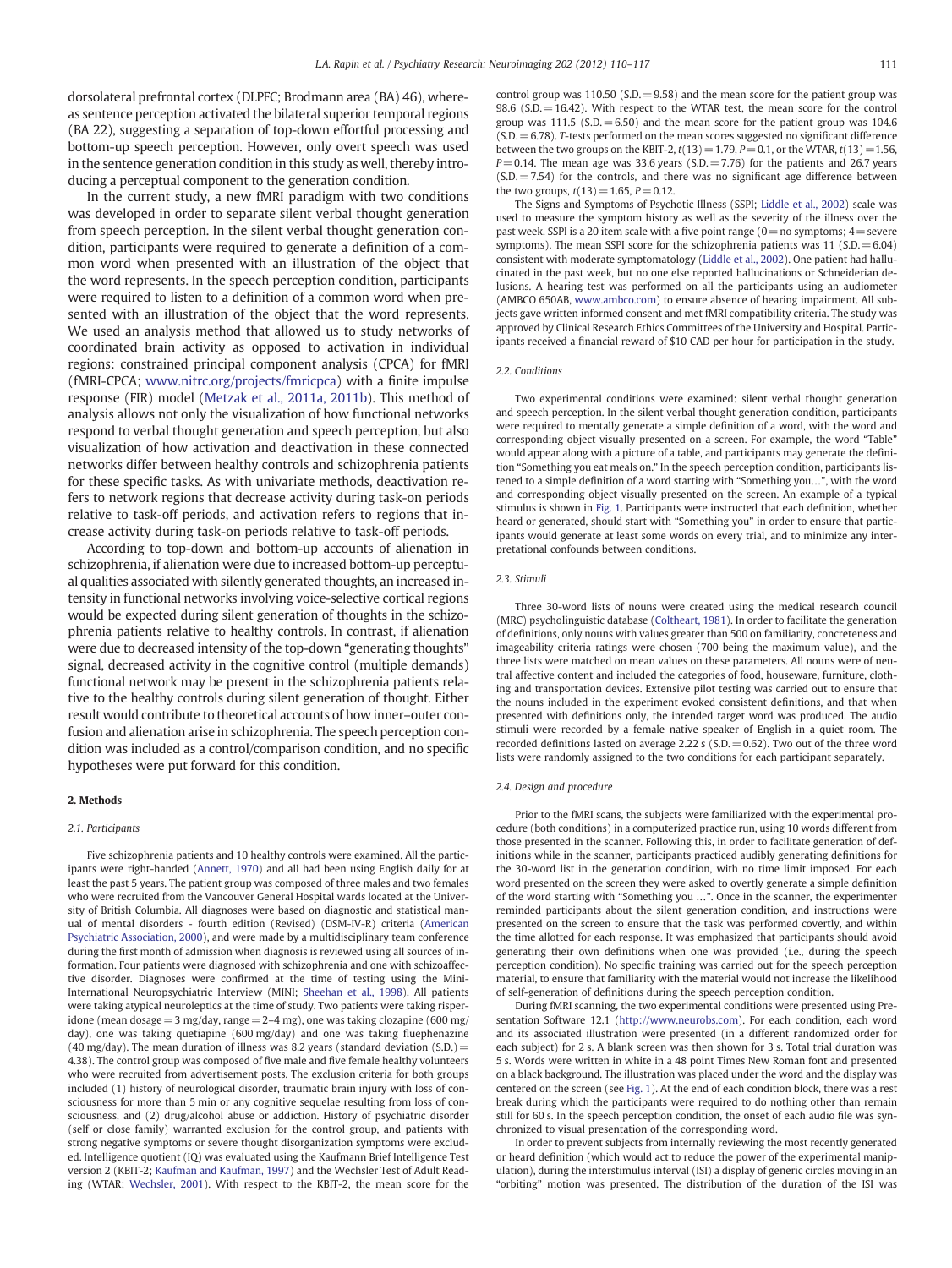<span id="page-2-0"></span>

Fig. 1. Timeline of the experimental procedure. Two functional scan runs of 9 min and 25 s each were completed, and stimuli in each condition (silent verbal thought generation and speech perception) were grouped in blocks consisting of 15 trials in each run. In the silent verbal thought generation condition, participants were required to mentally generate a simple definition of a word, and in the speech perception condition, participants listened to a simple definition. The first screen in each block displayed the instructions for that experimental condition, which remained on the screen for 15 s. The first trial of the specified condition was subsequently displayed for 2 s, and was followed by a blank screen (3 s) and then by the ISI screen prior to the onset of the second trial in that condition. The distribution of the duration of the ISI was exponential, optimizing the deconvolution of the BOLD signal ([Serences, 2004\)](#page-7-0) (mean = 4.46 s; range = 2 s, 4 s, 6 s, 8 s, 16 s, 20 s). Although the stimuli were presented in blocks, the analyses were carried out using an event-related model in order to estimate trial-dependent HDR shapes.

exponential, optimizing the deconvolution of the blood oxygenation level-dependent (BOLD) response ([Serences, 2004,](#page-7-0) mean =  $4.46$  s, range =  $2$  s,  $4$  s,  $6$  s,  $8$  s,  $16$  s,  $20$  s). Two functional scan runs of 9 min and 25 s each were completed, and stimuli in each condition were grouped in blocks consisting of 15 trials in each run. The order of the conditions (as well as the words within the conditions) was randomly assigned.

#### 2.5. Image acquisition

Imaging was performed at the University of British Columbia MRI Research Centre on a Phillips Achieva 3.0 Tesla(T) scanner with quasar dual gradients (maximum gradient amplitude, 80 mT/m; maximum slow rate, 200 mT/m/s). The participant's head was firmly secured using a customized head holder. Functional image volumes were collected using a T2\*-weighted gradient-echo spin pulse sequence [36 axial slices; thickness/gap,  $3/1$  mm; matrix,  $80 \times 80$ ; repetition time (TR), 2500 ms; echo time (TE), 30 ms; flip angle (FA), 90°; field of view (FOV), 240  $\times$  240 mm] effectively covering the whole brain. Two runs were performed; 220 image volumes were collected in each run, and each run lasted 9 min and 10 s.

#### 2.6. Image analysis

Functional images were first pre-processed using statistical parametric mapping 5 (SPM5) (Wellcome Institute of London, UK). Images were realigned, normalized to the Montreal Neurological Institute (MNI) brain template and were spatially smoothed with an 8∗8∗8 mm full width at half maximum Gaussian filter.

Data analysis was carried out using constrained principal component analysis for fMRI (fMRI-CPCA; [http://www.nitrc.org/projects/fmricpca\)](http://www.nitrc.org/projects/fmricpca) with an orthogonal rotation [\(Metzak et al., 2011a, 2011b\)](#page-7-0). The theory and proofs of CPCA are detailed in previously published work [\(Takane and Shibayama, 1991; Takane and Hunter, 2001\)](#page-7-0). Briefly, CPCA combines principal component analysis and regression analysis. When applied to fMRI data, three main steps are carried out. In the first step, referred to as the external analysis, a multivariate least-square multiple regression is carried out to separate the BOLD signal into variance that is and is not predictable from stimulus timing model (the FIR model — FIR response models do not assume a BOLD signal shape, but estimate BOLD changes in peristimulus time). In the second step, the predicted scores from the multivariate multiple regression are submitted to principal component analysis (PCA with rotation). In a third step, weights are computed that, when applied to the stimulus timing model, would produce the component scores (the latter run over scans and subjects, as does the FIR model). This produces subject-, condition-, and peristimulus-time-point-specific predictor weights for each functional network, which reflect the intensity of each functional network over peristimulus time, and as such, estimate the hemodynamic response (HDR) associated with each functional network. Predictor weights can be interpreted as the importance of each extracted component to each combination of peristimulus time point, subject and scan.

#### 2.7. Statistical inference procedure

Predictor weights can be used to test the effects of the experimental condition on estimated BOLD response and to compare these responses between groups ([Metzak et](#page-7-0) [al., 2011a, 2011b](#page-7-0)). These analyses were carried out as  $7 \times 2 \times 2$  mixed-model analyses of variance (ANOVAs), with the within-subjects factors of Peristimulus Time (eight whole-brain scans after the onset of each stimulus were estimated in the FIR model, but the first value is set to zero for all subjects and conditions so it is not included in the ANOVA) and Condition (speech perception vs. thought generation), and the between-subjects factor of Group (controls vs. patients). Greenhouse–Geisser adjusted degrees of freedom were checked, but any violations of sphericity did not affect interpretation of results; therefore, the original degrees of freedom are reported. Predictor weights provide estimates of the intensity of functional networks over peristimulus time, and as such, estimate the HDR associated with each functional network; therefore, a significant effect of peristimulus time combined with a biologically plausible HDR shape provides evidence that the component is reflecting a reliable BOLD response to the stimuli.

# 3. Results

Inspection of the scree plot [\(Cattell, 1966, 1977\)](#page-7-0) of singular values obtained from the CPCA analysis suggested that six components should be extracted. All six components were tested to ensure that (1) they took the form of a HDR shape, and (2) showed a statistically significant effect of peristimulus time (see [Metzak et al., 2011a, 2011b](#page-7-0)). The first component, reported in Supplementary Material — Table 1 and displayed in [Fig. 2](#page-3-0)A, accounted for 12.79% of the rotated variance predictable from stimulus presentation timing. It included a network of activations in bilateral visual regions and fusiform gyri (BAs 18, 19), bilateral dorsal anterior cingulate/supplementary motor area (BA 6), bilateral prefrontal regions (BAs 45, 46, 47), bilateral insular cortices, and Wernicke's area (BA 22; posterior STG). It showed significant main effects of Peristimulus Time,  $F(6, 78) = 4.14$ ,  $P < 0.01$ , Condition,  $F(1, 13)=15.31, P<0.01$ , and Group,  $F(1, 13)=4.57, P=0.05$ . However, a significant interaction between Peristimulus Time and Condition,  $F(6, 78) = 5.20$ , P<0.001, was also observed. The source of this interaction was the fact that the estimated BOLD response was stronger in the thought generation condition,  $F(6,78)=9.03$ , P<0.001, than in the speech perception condition,  $F(6,78)=0.46$ ,  $P=0.83$ , leading to a higher peak, and an HDR shape that differs between conditions. The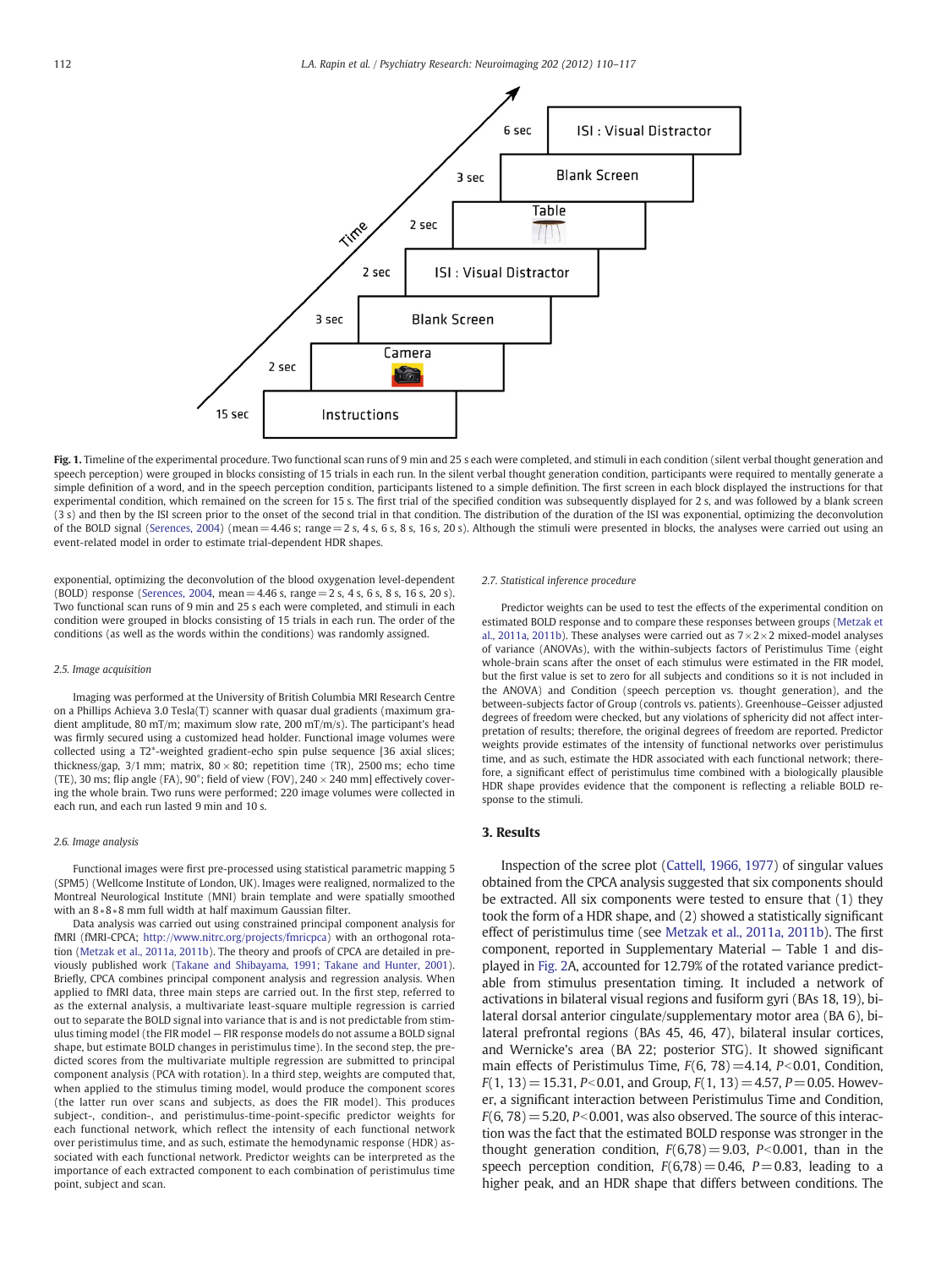<span id="page-3-0"></span>



B





Fig. 2. Images, plots of predictor weights, and plots of BOLD signal for components 1-6. The dominant 5% of component loadings are displayed, with positive component loadings displayed in red and negative component loadings in blue. The mean FIR-based predictor weights are plotted as a function of peristimulus time and condition for the control group and the schizophrenia group (error bars are standard errors). The predictor weights at the first point of peristimulus time are adjusted to zero and all other values scaled accordingly for each subject.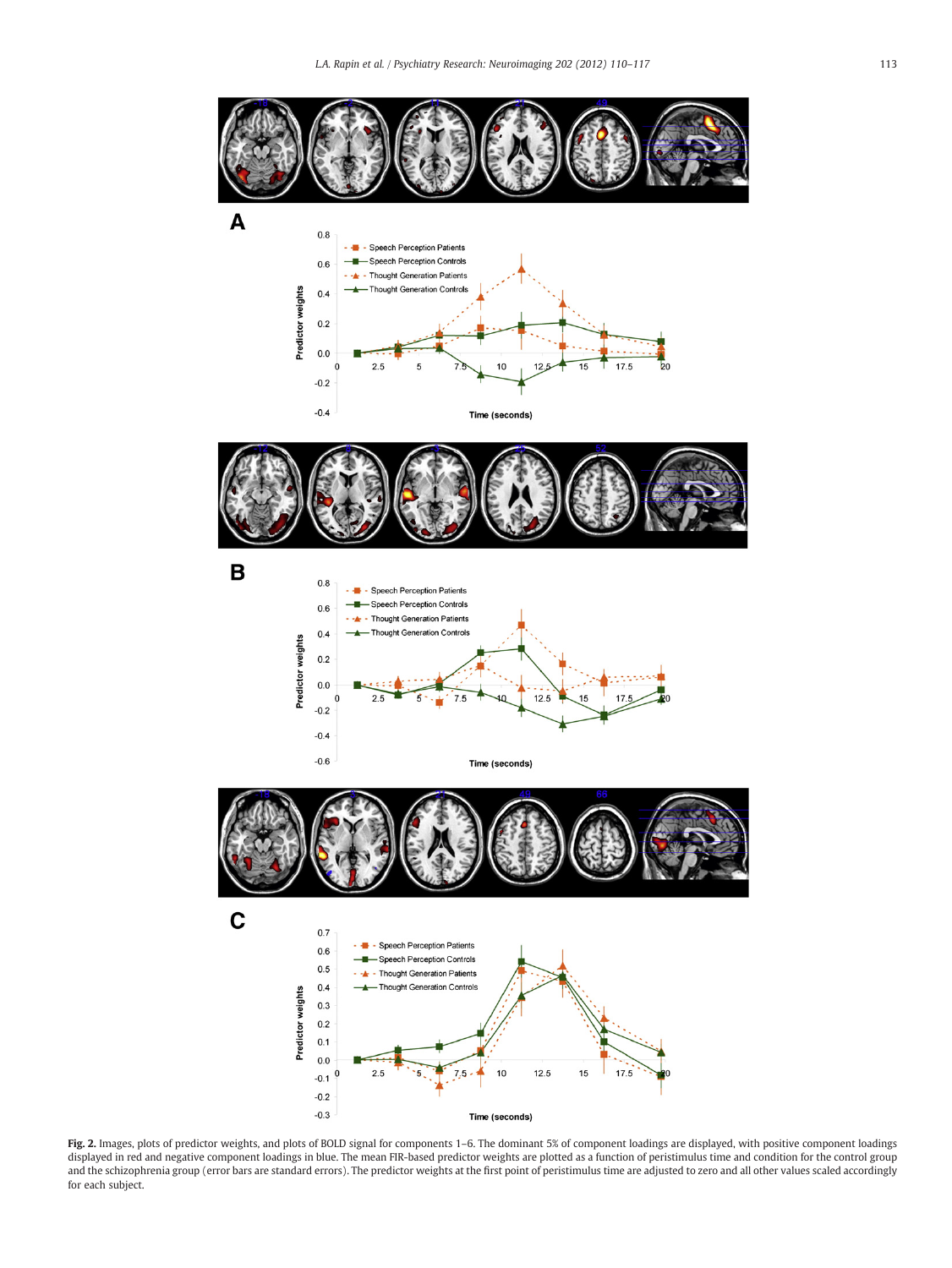







F

E



Fig. 2 (continued).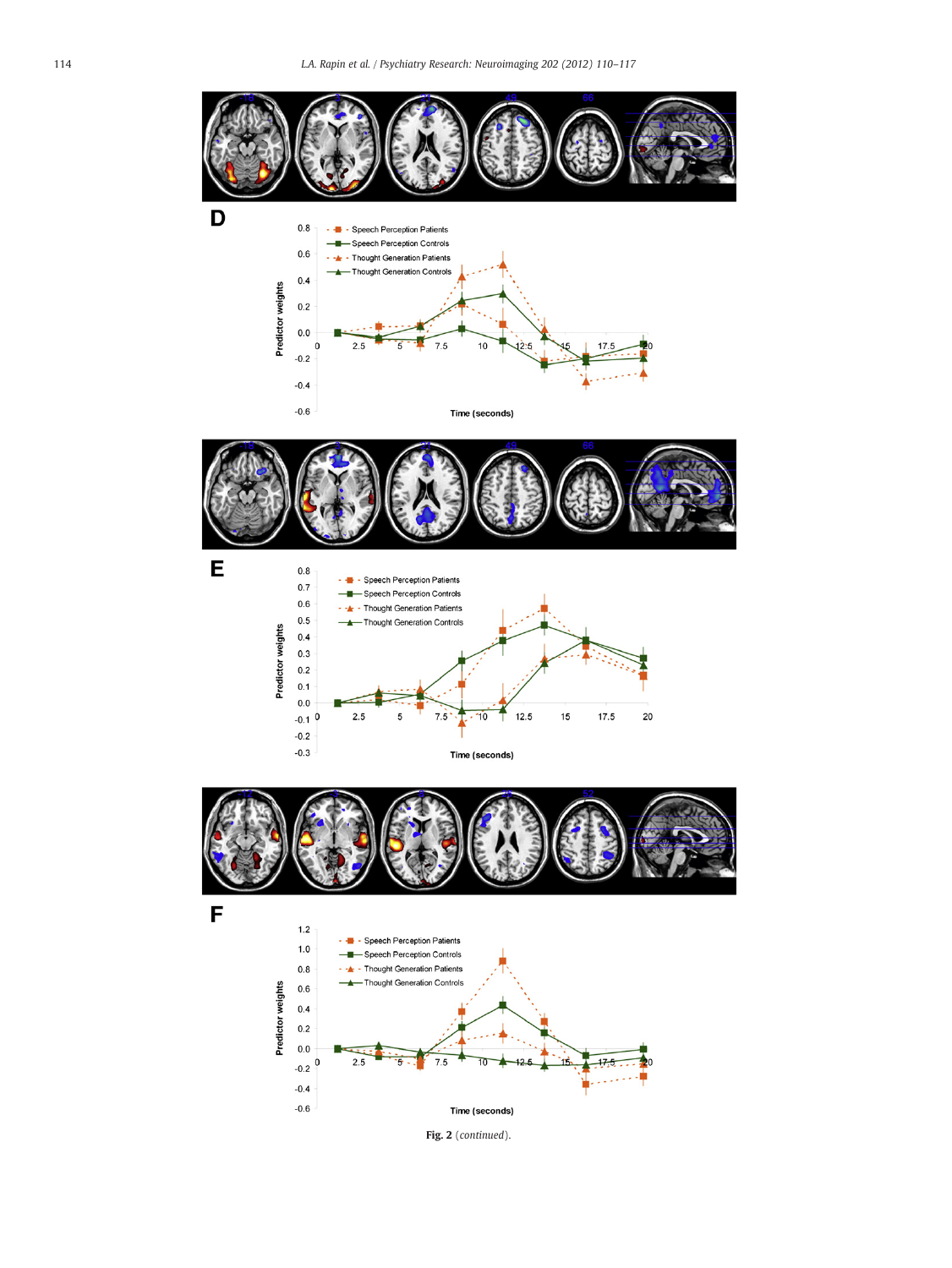significant group effect in the absence of interactions suggests that, averaged over conditions and time-points, the activity in this network was stronger in patients (mean=0.15) than in controls (mean=  $-0.03$ ), but to interpret this it must be kept in mind that the component is mostly influenced by the thought generation condition.

The second component, reported in Supplementary Material — Table 2 and displayed in [Fig. 2](#page-3-0)B, accounted for 9.86% of the variance predictable from stimulus presentation timing. It comprised a functional network with activations in bilateral STG (BAs 21, 22, 41) and fusiform gyrus/occipital/cerebellar regions (BAs 17, 18, 19). This component was characterized by a significant main effect of Peristimulus Time,  $F(6, 78) = 4.48$ ,  $P<0.001$ , but also a significant interaction between Condition and Peristimulus Time,  $F(6, 78) = 4.96$ ,  $P$ <0.001. This interaction indicates that the shape of the estimated HDR depended on the condition. Repeated contrasts show that this interaction was strongest for changes over the 7.5 s,  $F(1, 1)$  $13$ ) = 9.59, P<0.01, and 12.5 s, F(1, 13) = 10.99, P<0.01, timepoints, reflective of an increase and decrease in estimated HDR (i.e., higher peak) in the speech perception condition that is absent in the thought generation condition, which is congruent with involvement of the STG.

The third component, reported in Supplementary Material — Table 3 and displayed in [Fig. 2](#page-3-0)C, accounted for 7.29% of the variance predictable from stimulus presentation timing. It was defined by a functional network of activations in the lingual gyrus/occipital/cerebellar regions (BAs 17, 19), bilateral STG (BAs 21, 22), dorsal anterior cingulate/supplementary motor area cortex (BA 8) and the left inferior frontal and dorsolateral prefrontal cortices (BAs 45, 46, 47). This component was characterized by a main effect for Peristimulus Time,  $F(6, 78) = 27.81$ , P<0.001, and an interaction between Peristimulus Time and Condition,  $F(6, 78) = 7.18$ , P<0.001. The interaction was significant only for changes over the 12.5 second time-point,  $F(1, 13)$  = 24.49,  $P<0.001$ , which was characterized by a decline in activation for speech perception and an increase for generation, caused by a slightly later peak for thought generation.

The fourth component, reported in Supplementary Material — Table 4 and displayed in [Fig. 2D](#page-3-0), accounted for 6.50% of the variance predictable from stimulus presentation timing. It was characterized by a functional network with activations in the lingual gyrus/occipital/cerebellar regions (BA 17, 18, 19), and the left superior frontal and precentral (BA 6) regions. It also included deactivations in the bilateral middle (BA 8) and right inferior (BAs 10, 47) frontal regions as well as in the angular and supramarginal gyri (BAs 39, 40). This component showed significant main effects of Peristimulus Time  $F(6, 78) = 23.14$ , P<0.001, and of Condition,  $F(1, 13) = 9.54$ , P<0.01. The Peristimulus Time  $\times$  Condition interaction was also significant,  $F(6, 78) = 14.00$ , P<0.001, indicating that the shape of the HDR is condition dependent. The interaction was especially strong for changes over the 7.5 second and 15 second time windows,  $F(1,13) = 26.52$ ,  $P < 0.001$ ;  $F(1,13) = 71.09$ ,  $P < 0.001$ , due to the steeper incline and decline for the thought generation condition relative to the speech perception condition.

The fifth component, reported in Supplementary Material — Table 5 and displayed in [Fig. 2](#page-3-0)E, accounted for 4.17% of the variance predictable from stimulus presentation timing. It involved a functional network with activations in the bilateral STG (BAs 21, 22) and deactivations in the bilateral medial and anterior frontal regions (BAs 10, 32), and posterior cingulate gyrus (BAs 7, 31). This component showed significant main effects of Peristimulus Time  $F(6, 78)=13.43$ ,  $P<0.001$ , and of Condition,  $F(1, 13) = 14.80$ , P<0.005. The interaction between these factors was also significant,  $F(6, 78) = 6.51$ ,  $P < 0.001$ . The interaction was especially strong for changes over the 7.5 second and 15 second time windows,  $F(1,13)=27.31$ ,  $P<0.001$ ;  $F(1,13)=11.91$ ,  $P<0.005$ , due to the steeper incline and decline for the speech perception condition relative to the thought generation condition, and a later peak for the thought generation condition.

The sixth component, reported in Supplementary Material — Table 6 and displayed in [Fig. 2](#page-3-0)F, accounted for 3.63% of the variance predictable from stimulus presentation timing. It was characterized by a functional network with activations in the bilateral STG (BAs 21, 22) as well as in the lingual gyrus/fusiform gyrus/occipital/cerebellar regions (BAs 18, 19). It was also comprised of deactivations mainly in the bilateral superior frontal regions (BAs 9, 45, 46, 47) and the angular and supramarginal gyri (BAs 39, 40). This component showed significant main effects of Peristimulus Time  $F(6, 78) = 37.55$ , P<0.001, and of Condition,  $F(1, 13) = 20.06$ , P<0.001, as well as a significant Condition  $\times$  Peristimulus Time interaction,  $F(6, 78) = 10.18$ , P<0.001. The interaction was especially strong for changes at four time points from 9 to 18 s,  $F(1, 13) = 52.05$ ,  $P<0.001$ ,  $F(1, 13) = 28.07$ ,  $P<0.001$ ;  $F(1, 13) = 28.07$ 13) = 63.18, P<0.001; F(1, 13) = 24.38, P<0.001. This is due to the sharp peak for the speech perception condition relative to thought generation, which corroborates the strong activations in the STG. A strong Group × Peristimulus Time effect was also observed,  $F(6, 78) = 10.18$ ,  $P<0.001$ . The interaction was especially strong for all four time points from 7.5 to 15 s,  $F(1, 13) = 12.30$ ,  $P<0.001$ ;  $F(1, 13) = 16.78$ ,  $P<0.001$ ; F(1, 13) = 8.27, P $<$ 0.05; F(1, 13) = 19.34, P $<$ 0.001. This suggests that, for this component, patients have a much higher peak than controls, suggesting hyperactivity in the networks involving the STG. The absence of a three-way interaction suggested that this hyperactivity for patients was independent of condition, and separate analyses for the generation and speech perception conditions confirmed significant Group×Peristimulus Time interactions for both,  $F(1, 13) = 4.18$ ,  $P<0.001$ ;  $F(1, 13) = 8.53$ ,  $P<0.001$ , respectively.

# 4. Discussion

Dysfunction in the cognitive processes involved in the generation of private thoughts may contribute to the blurring of the ego boundaries in schizophrenia, either through reduced salience of top-down processes involved in generating thoughts, or rich bottom-up auditory qualities associated with generating thoughts. In the present study, the neural underpinnings of silent verbal thought generation and speech perception were investigated using fMRI. Functional connectivity analyses were performed using fMRI-CPCA. Six reliable functional networks were extracted, and related back to the experimental conditions by interpreting the associated predictor weights. As was expected from previous studies [\(Müller et al., 1997\)](#page-7-0), two main types of networks were observed: one involved primarily in silent thought generation, which displayed strong dorsal anterior cingulate cortex (dACC) activations (components 1 and 4), and another primarily involved in speech and voice perception, which displayed strong STG activations (components 2, 5 and 6). One functional network was active in both conditions (component 3, albeit with delayed peaks in the thought generation condition relative to speech perception), and correspondingly showed activations in both the dACC and STG. Group differences were observable on two functional networks: one reflecting hyperactivity in speech- and voice-selective cortical regions (e.g., bilateral STG) during both speech perception and silent verbal thought generation (component 6), and another reflecting hyperactivity in a multiple demands (i.e., task-positive) network, which included Wernicke's area, during silent verbal thought generation (component 1). Hyperactivation in functional networks involving speech- and voice-selective cortical regions during silent thought generation may contribute to the blurring of ego boundaries characteristic of schizophrenia.

All functional networks that showed greater activation during speech perception than during thought generation involved activation of the STG (i.e., components 2, 5 and 6). However, only one (component 6) differed between groups. Differences between patients and controls are likely to have led to component 6 separating from components 2 and 5. Therefore, in order to understand how the results relate to schizophrenia, the spatial patterns of these three components, over and above their common STG activation,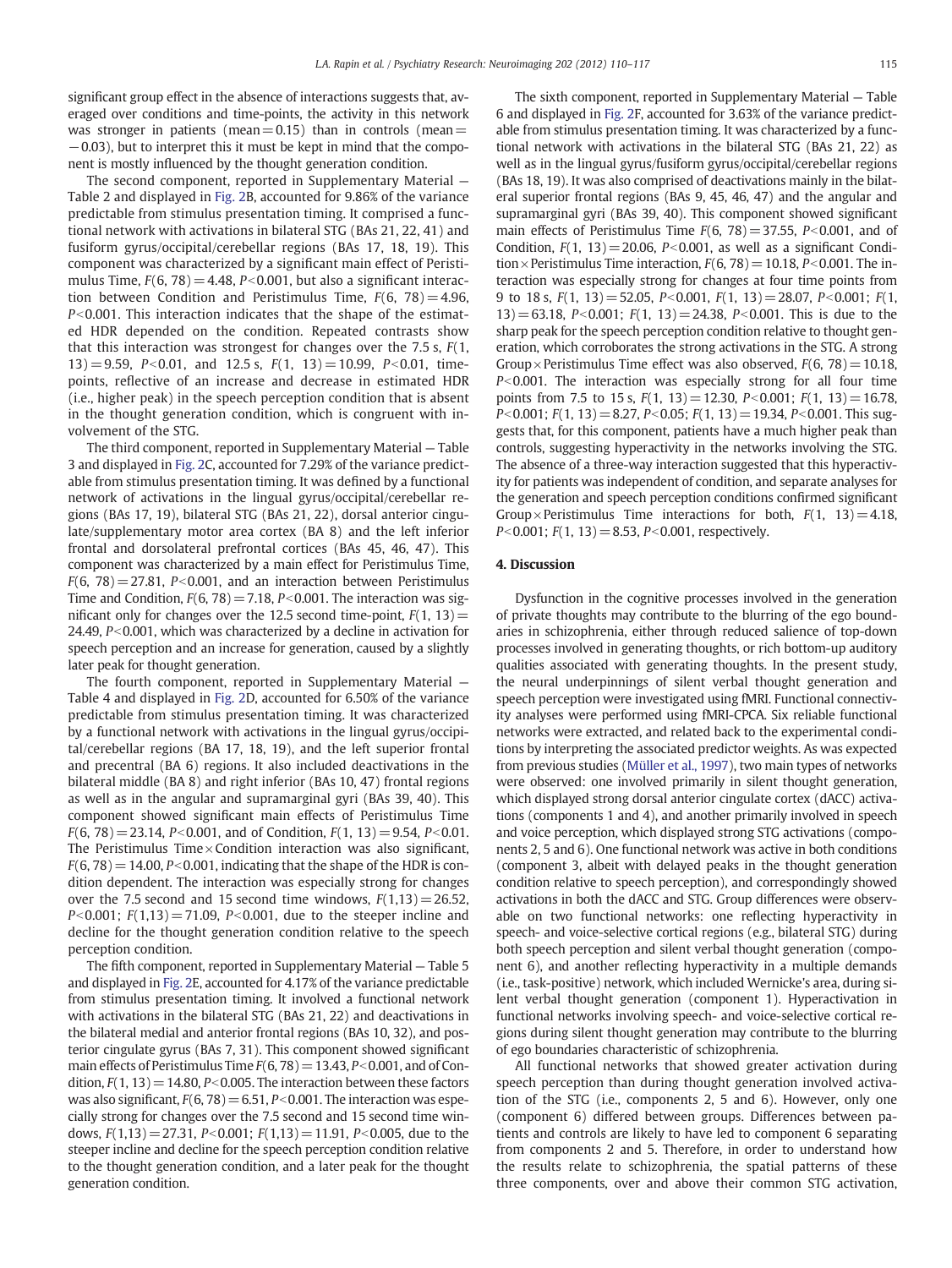should be contrasted. Note that in addition to the STG activation, component 2 involved visual cortex activation, and component 5 involved the task-negative (default mode) network deactivations [\(Raichle et al., 2001; Fox et al., 2005](#page-7-0)). In contrast, component 6 involved deactivations in regions normally associated with the taskpositive or multiple demands network ([Duncan and Owen, 2000;](#page-7-0) [Fox et al., 2005\)](#page-7-0), including subcortical structures, lateral prefrontal regions, and lateral superior parietal regions, although dACC deactivity was notably absent. Recall that deactivation (negative loadings) refers to regions that decrease activity during task-on periods relative to task-off periods, and that activation (positive loadings) refers to regions that increase activity during task-on periods relative to task-off periods. Deactivation of task-positive regions is highly unusual for an attentionally demanding task, and for the other components (e.g., component 3) we see activation in some of these regions in both conditions. This suggests hyperintensity of a network involving activation of voice-selective cortical regions, and deactivation of regions normally involved in the allocation of attentional resources (but excluding the dACC), in both voice perception and silent thought generation in schizophrenia.

Deactivation of regions involved in allocation of attentional resources typically occurs only during task-off or self-reflective periods [\(Raichle et al., 2001; Fox et al., 2005](#page-7-0)). This may be particularly important for understanding inner/outer confusion, as hyper-intense cooperation between functional networks involved in self-reflection and those involved in perception of language suggests rich auditory qualities associated with self-reflective silent thoughts, contributing to inner/outer confusion. This suggests that a reduction in prefrontal cortex activation is indeed present for patients, a position shared with Frith's biological disconnection account ([Frith, 1992](#page-7-0), p. 84; [McGuire et al., 1995, 1996b\)](#page-7-0); however, these results suggest that this reduction is attributable to more intense deactivation, as opposed to less intense activation, during silent thought. This set of results (1) is congruent with a number of existing accounts of inner–outer confusion in schizophrenia ([Ford et al., 2007; Northoff and Qin, 2011](#page-7-0)), (2) can account for the observation of externalization errors ([Seal et](#page-7-0) [al., 2004; Ditman and Kuperberg, 2005; Woodward et al., 2006;](#page-7-0) [Larøi and Woodward, 2007; Woodward et al., 2007\)](#page-7-0) and reduced hits on self-generated items (reviewed by [Waters et al., 2010](#page-7-0)) in source monitoring studies in schizophrenia [\(Woodward and Menon,](#page-7-0) [2012\)](#page-7-0), and (3) forms the basis of the "over-perceptualization" account of hallucinations ([Allen et al., 2008](#page-7-0)).

Two components in this study were more active in the generation condition than the speech perception condition (components 1 and 4), and involved the dACC. However, only one (component 1) differed between the groups. Importantly, as mentioned above in reference to component 6, differences between patients and controls likely caused component 1 to emerge separately from component 4, and it is important to compare the spatial patterns of these components beyond their common dACC activation. The most obvious difference is that component 4 includes negative loadings corresponding to the tasknegative (i.e., default) network. This reciprocal pattern is commonly seen in attentionally demanding tasks [\(Fox et al., 2005; Metzak et](#page-7-0) [al., 2011a, 2011b](#page-7-0)), and since this did not differ between the groups, it will not be discussed further. Interestingly, component 1, which was hyperactive in patients, displayed activity in Wernicke's area whereas component 4 did not. As with component 6, this provides more evidence for hyperactivity of speech- and voice-selective cortical regions in schizophrenia.

One component, component 3, did not differ between groups, and displayed a similar level of activity in both conditions. These were task-positive regions presumably involved in very general requirements for attentional resources that were equivalent in the two conditions, including primary sensory (visual and auditory) left prefrontal/ dorsolateral prefrontal cortex (maintaining task instructions) and subcortical regions. The slight delay in the peak for the estimated BOLD signal associated with the thought generation condition relative to the speech perception condition is presumably due to generation processes taking slightly longer than perceptual processes to initiate.

One limitation of the current study is the small number of subjects. Although the standard errors in the plots of the estimated hemodynamic response shapes suggest that the functional networks were quite reliable, with a larger sample it would be possible to split the patients according to symptomatology, and to determine specific effects in hallucinating patients, or in those patients experiencing Schneiderian delusions involving alienation. Our hypothesis would be that the effects reported here would be increased with a pure sample of patients experiencing hallucinations or alienation symptoms. However, with the current dataset, such conclusions are not possible, and even the conclusion that these effects are present across the diagnostic category of schizophrenia must be considered preliminary due to the small sample size. A second limitation was that there is no direct method to check performance. However, given that group differences involved increased intensity for patients relative to controls, it seems unlikely that the results were influenced by patients being disengaged from the experimental tasks. A third limitation is that participants had familiarity (through training) with the words used for thought generation, but not for speech perception, which may have affected interpretation when the conditions were directly compared. (As mentioned above, rehearsing the speech perception material was not carried out as it would have increased the likelihood of self-generation of definitions during that condition.) Finally, unlike univariate methodologies, all tests of significance for fMRI-CPCA take place at the level of standard repeated-measures ANOVAs, for which P value corrections are not typically carried out. However, correction of the  $P$  value for the repeated contrasts may be recommended, and it is worth noting that this set of results would remain unchanged if a more conservative  $P$  value of  $\leq 0.01$ were used for the repeated contrasts instead of the typical  $P<0.05$ . It should also be noted that if a more conservative  $P$  value of  $\leq 0.01$ were also used for the repeated measures ANOVAs, the Group effect on component 1 would not survive.

# 5. Conclusions

In this study we provide preliminary evidence for hyperintensity of functional networks involving speech and voice-selective cortical regions (such as the STG andWernicke's area) during silent thought generation in schizophrenia. This may contribute to the blurring of the ego boundaries and inner/outer confusions characteristic of this illness, but this must be confirmed in future work involving comparison of subsamples split on symptom profiles [\(Woodward and Menon, 2012](#page-7-0)).

#### Acknowledgments

LAR was supported by an Explora'Doc grant from the Rhône-Alpes region. TSW was supported by a Scholar award from the Michael Smith Foundation for Health Research (MSFHR) and a New Investigator award from the Canadian Institutes of Health Research (CIHR). Operating costs were supported by a grant to TSW from the Mind Foundation of British Columbia. The data were submitted in partial fulfillment for the Ph.D. dissertation of LAR at the University of Grenoble, France. We sincerely thank Dr. Monica Baciu, Dr. Marc Sato, Dr. Simon McCarthy-Jones and Pr. Pascal Perrier for their helpful discussions, and John Paiement and Jennifer Riley for assistance in computer programming and manuscript preparation.

# Appendix A. Supplementary data

Supplementary data to this article can be found online at [doi:10.](doi:10.1016/j.pscychresns.2011.12.014) [1016/j.pscychresns.2011.12.014](doi:10.1016/j.pscychresns.2011.12.014).